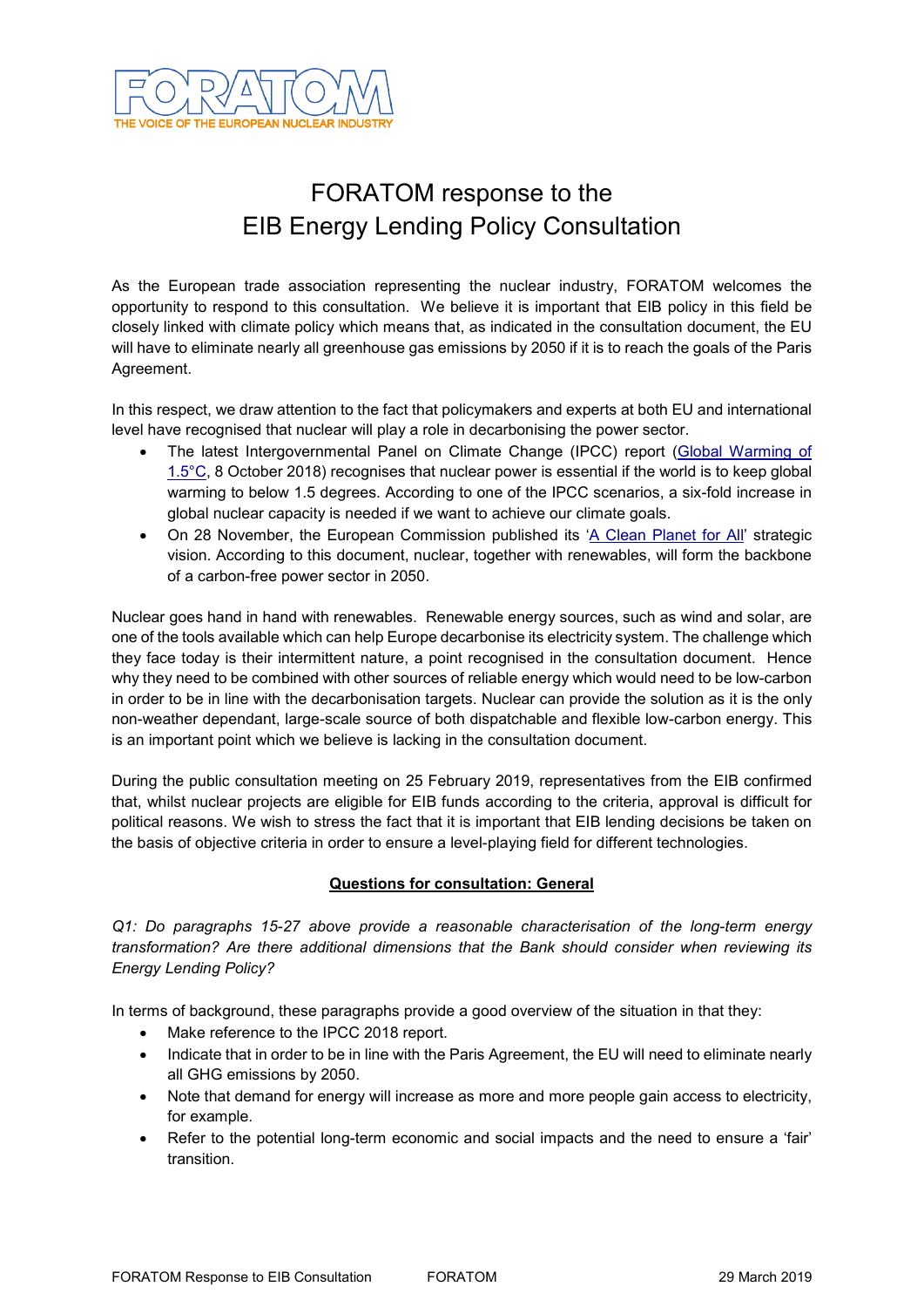- Recognise that there will be an increased electrification of heat, industry and transport, and that this electricity should be produced by low-carbon sources.
- Indicate that modern economies rely on an uninterrupted and abundant supply of energy.
- Recognise the fact that a portfolio of low-carbon technologies will be needed and link to the technologies highlighted in the Commission's 'A Clean Planet For All' strategic vision.

They furthermore note some of the challenges posed by an increasing share of renewables in the energy mix. In our opinion it is important to ensure that when implementing solutions to tackle CO2 emissions, we do not end up creating other problems:

- **We do not believe sufficient attention has been given to nuclear** as a solution for the variability of renewables. Indeed, if we are to decarbonise the power sector, whilst at the same time ensuring security of supply, it is important that renewables are combined with low-carbon, dispatchable and flexible alternatives, ie nuclear. Backing up renewables with gas for example, would create a fossil fuel lock-in effect in fossil fuel and create significant hurdles when it comes to the EU's goal of decarbonising the power system. For more information on the flexibility of nuclear power plants, please refer to our [Position Paper.](https://www.foratom.org/downloads/flexible-operation-of-nuclear-power-plants/?wpdmdl=42270&refresh=5c99d9a79845c1553586599)
- A **second challenge** posed by renewables and battery storage **is increased dependence on raw materials, critical raw materials and rare earths,** many of which come from outside Europe. Indeed, in the Commission's 'A Clean Planet For All' strategic vision, they raise the issue that Europe's import dependence (and supply risks) could shift from coal, gas and oil, to the raw materials needed to produce solar panels, wind turbines and batteries (eg cobalt and lithium). We find that this document does not take into account these very real risks. Furthermore, increased dependence on such raw materials could lead to significant environmental impacts (eg material scarcity and the impact of mining on biodiversity)
- The **third challenge** relates to the **socio-economic impact of the transition**. The shift from coal could have a significant social impact in terms of job losses. Renewables do have the potential to create jobs and growth and helping to ensure a "Just Transition", but only if these technologies are manufactured in Europe (which is currently not the case for solar panels, for example). We therefore believe more attention should be given to supporting low-carbon technologies which are made in Europe, using a well-developed European supply chain such as the nuclear industry.

## *Q2: As set out in Box 1, the Bank believes it has a robust framework to ensure that energy projects being financed are compatible with long-term climate targets. Do you agree? Are there areas where the Bank can improve?*

In order to decarbonise the EU economy by 2050, as set out in the Commission's strategic vision, the energy sector will need to be carbon-free. In this respect, we do not believe reference should be made to carbon emitting gas-fired power generation. With the goal being to decarbonise, the focus should be on low-carbon technologies such as nuclear. In our opinion, the Emissions Performance Standard threshold of 550 g CO2/kWhe presented in Box 1 is not in line with the 2050 zero carbon goal. Therefore, we believe the EPS should be revised to support technologies which will lead to carbon neutrality by 2050.

*Q3: Within the broad areas of renewables, energy efficiency and energy grids, are there particular areas where you feel the Bank could have higher impact?*

In our opinion, the **Bank should focus on supporting low-carbon technologies as a whole, not just renewables**, for the reasons outlined above.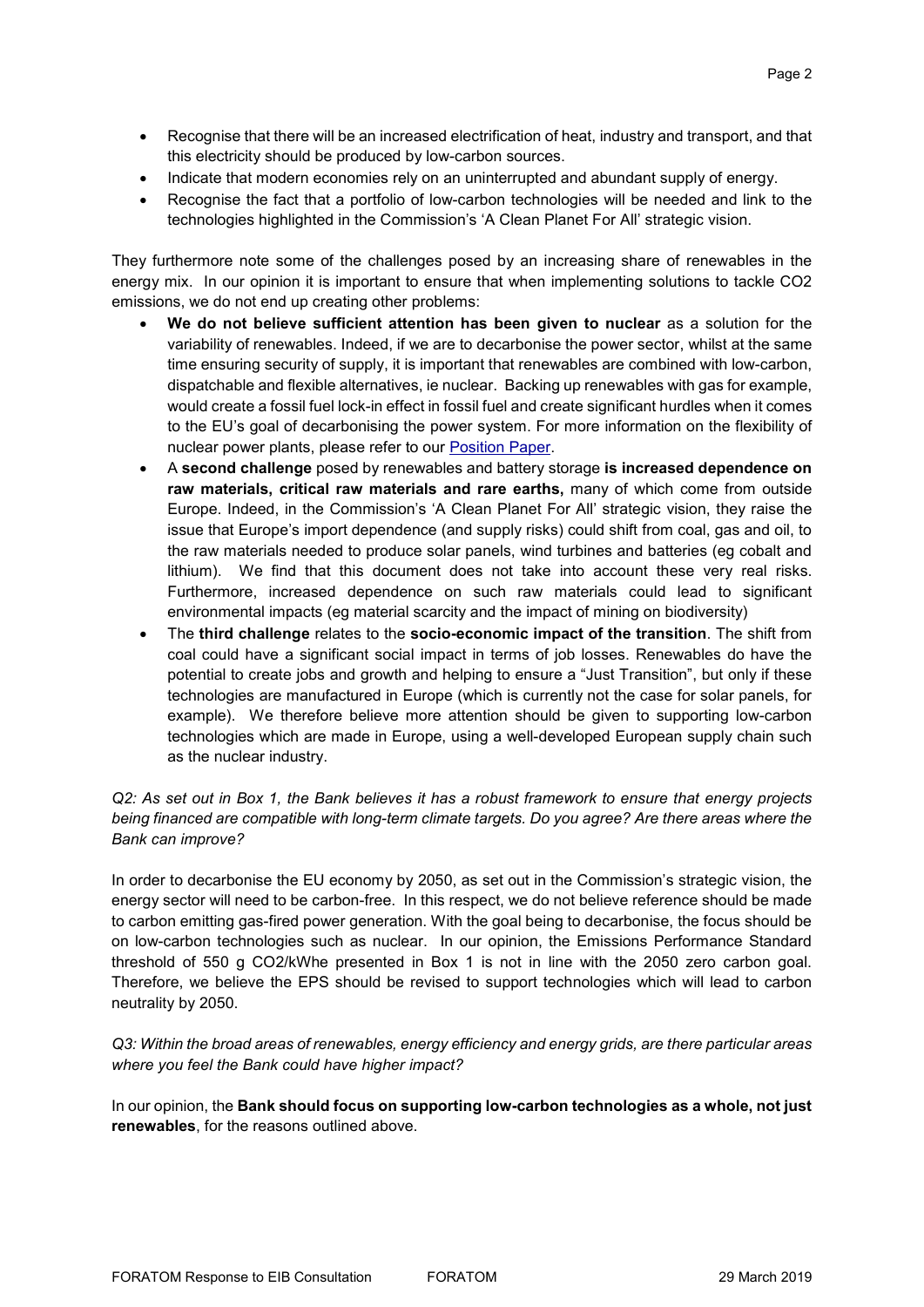*Q4: How can EIB reinforce its impact towards ensuring affordability, addressing social and regional disparities and support a just energy transformation?*

As indicated under our answer to Q1, the shift from coal could have a significant social impact in terms of job losses. Renewables do have the potential to create jobs and growth and helping to ensure a "Just Transition", but only if these technologies are manufactured in Europe (which is currently not the case for solar panels, for example). We therefore believe more attention should be given to supporting lowcarbon technologies which are made in Europe, using a European supply chain.

#### **Questions for consultation: Theme 2 Decarbonising heat and power**

*Q8: Declining costs and competitive auctions are transforming a number of renewable markets (e.g. onshore wind, utility-scale PV). How can the Bank best support these relatively mature technologies? In the context of increasing market integration, is there a need for financial instruments to help attract long-term private finance?*

We believe that there is a need for financial instruments to help attract long-term investment – but this must not be restricted to renewables. The focus should be on providing financial instruments for all low-carbon technologies which can help Europe achieve its 2050 decarbonisation goals.

*Q9: Does the EPS for power generation remain an appropriate safeguard? Do you agree that adjustment should be made to support flexibility and adequacy? In light of recent developments in renewables, the Paris Agreement and the Sustainable Development Goals, would an exemption to the EPS for power plants in least developed countries continue to be justified?*

If we are to limit global warming to 1.5°C, all countries will have to implement measures for decarbonising their economies, whilst at the same time ensuring their citizens have access to the energy they need when they need it. Low-carbon technologies exist today which can help meet this challenge. And yet, from a technology perspective is seems that the EIB has overlooked the potential of nuclear power as a flexible power source to be used together with renewables to guarantee energy adequacy and energy security. The focus should therefore be on encouraging the development of lowcarbon technologies, rather than providing support to fossil fuels. In addition, nuclear offers great potential for decarbonising other industries (e.g. hydrogen production for steel mills, district heating, industrial steam…) and the EIB should provide support to facilitate the development of such new applications.

#### **Questions for consultation: Theme 3 New energy technologies and business models**

*Q10: Are there ways in which the Bank could provide more targeted support to distributed resources (demand response, small-scale generation and storage projects)? Are new business models or technologies emerging in this context, with specific financing needs? Is the Bank's portfolio of financial products and instruments adequate to support this technological transition?*

In our opinion, the Bank should focus on supporting all low-carbon technologies, regardless of whether they are renewable based or not. For example, research is ongoing into the development of small modular reactors as well as on other applications of nuclear power. As a low-carbon technology, this should be eligible for financing.

## **Questions for consultation: Theme 4 Securing the infrastructure needed during the transformation**